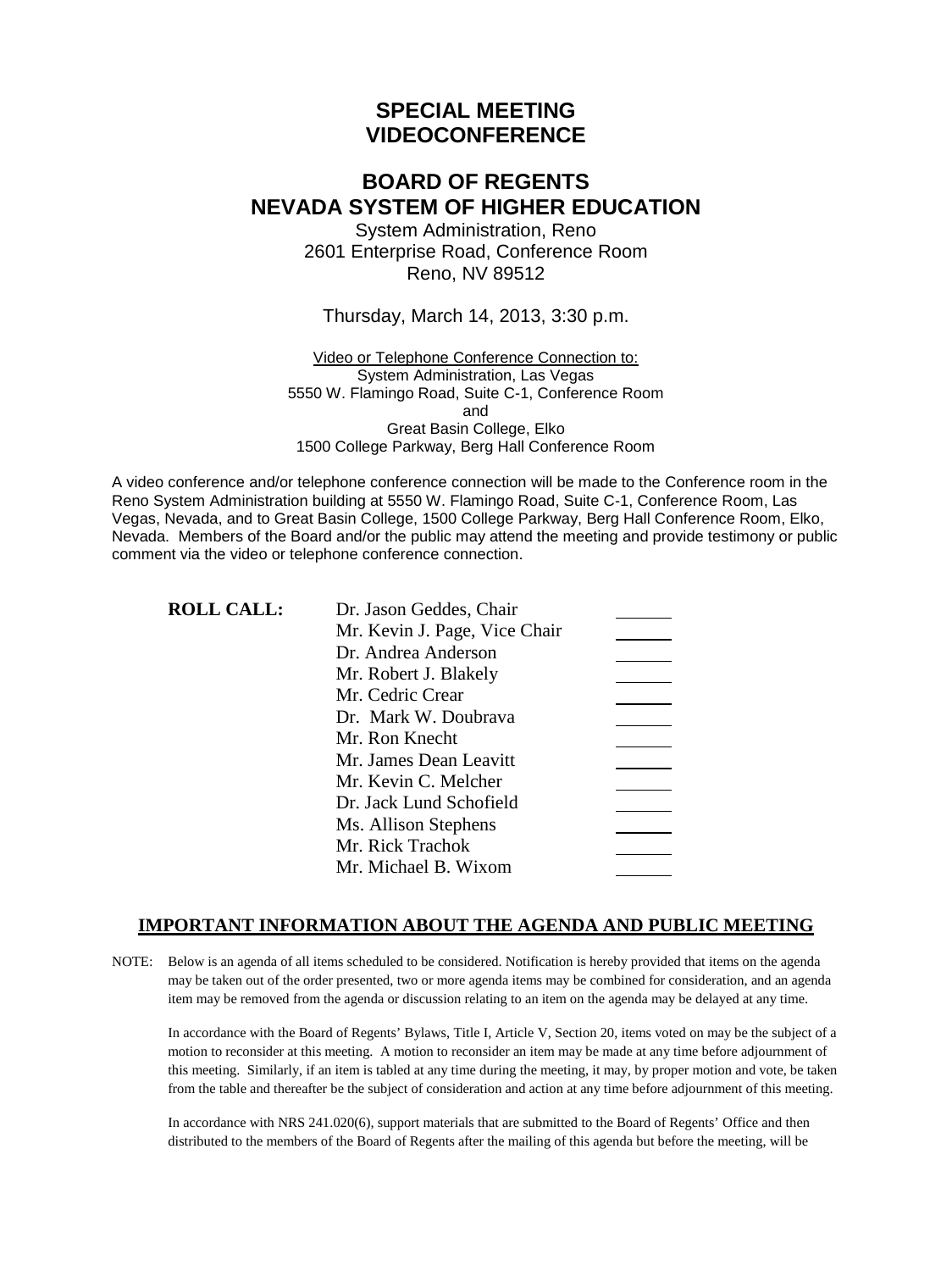made available as follows: 1.) Copies of any such supplemental support materials are available at the Board of Regents' Office Reno, Nevada. A copy may be requested by calling (775) 784-4958, and 2.) Copies of any such supplemental support materials will be available at the meeting site.

Some agenda items are noted as having accompanying reference material. Reference material may be accessed on the electronic version of the agenda by clicking the reference link associated with a particular item. The agenda and associated reference material may also be accessed on the Internet by visiting the Board of Regents' website at:

<http://system.nevada.edu/Nshe/index.cfm/administration/board-of-regents/meeting-agendas/>

Many public libraries have publicly accessible computer terminals. Copies may also be obtained by contacting the Board of Regents' Office at (775) 784-4958. Additionally, a copy for public review will be available at the meeting site.

Reasonable efforts will be made to assist and accommodate physically disabled persons attending the meeting. Please call the Board office at (775) 784-4958 in advance so that arrangements may be made.

### **CALL TO ORDER – ROLL CALL**

## **PLEDGE OF ALLEGIANCE**

### **1. PUBLIC COMMENT INFORMATION ONLY**

Public comment will be taken during this agenda item. No action may be taken on a matter raised under this item until the matter is included on an agenda as an item on which action may be taken. Comments will be limited to three minutes per person. Persons making comment will be asked to begin by stating their name for the record and to spell their last name. The Board Chair may elect to allow additional public comment on a specific agenda item when that agenda item is being considered.

In accordance with Attorney General Opinion No. 00-047, as restated in the Attorney General's Open Meeting Law Manual, the Board Chair may prohibit comment if the content of that comment is a topic that is not relevant to, or within the authority of, the Board of Regents, or if the content is willfully disruptive of the meeting by being irrelevant, repetitious, slanderous, offensive, inflammatory, irrational or amounting to personal attacks or interfering with the rights of other speakers.

## 2. **EMPLOYMENT CONTRACT, FOR POSSIBLE ACTION ATHLETIC DIRECTOR, UNR**

UNR President Marc A. Johnson requests approval of a multi-year employment agreement for a UNR Athletic Director. The terms and conditions of the agreement will be presented and discussed at the meeting.

*FISCAL IMPACT: The terms and conditions will be presented at the meeting.*